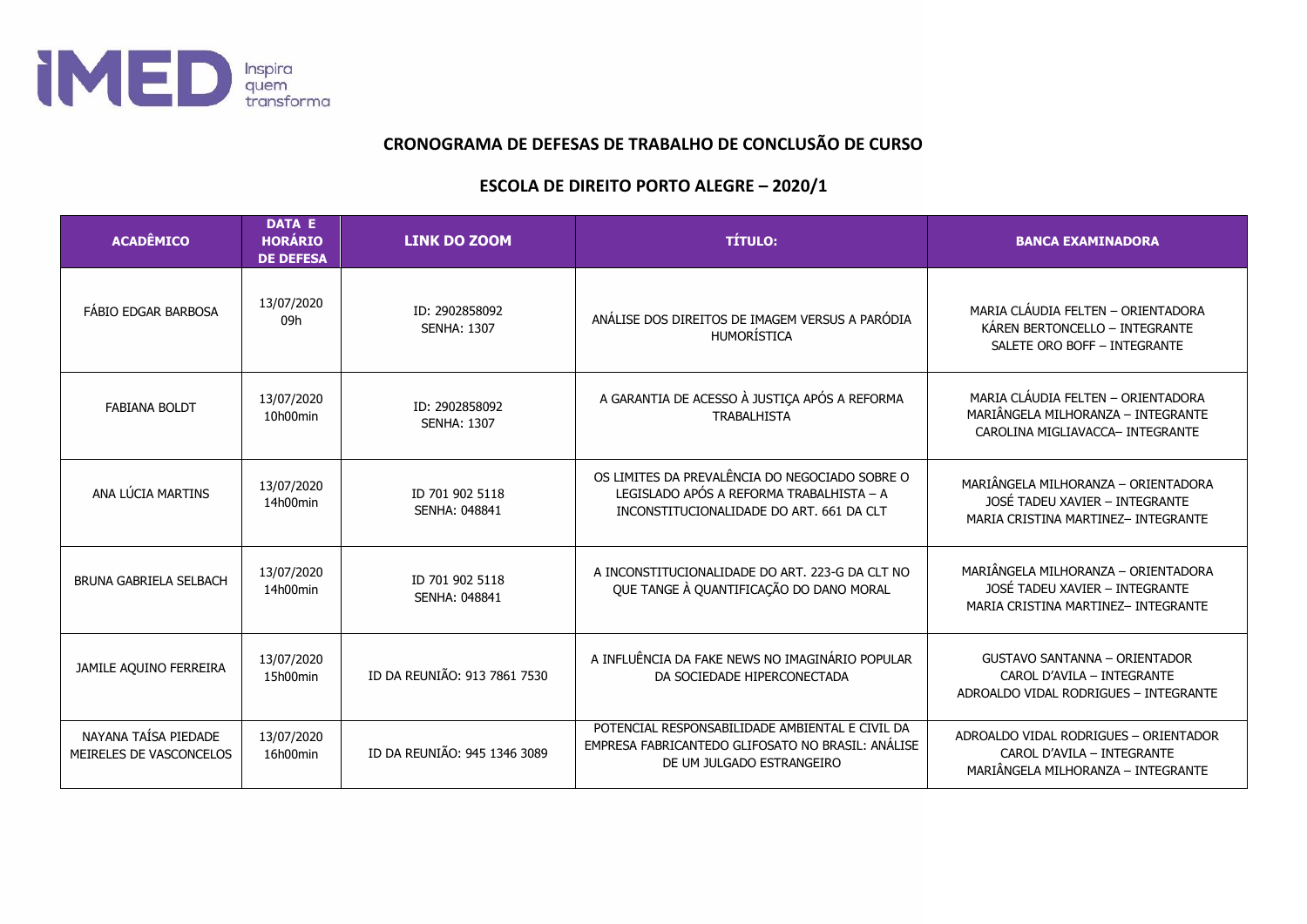

| MARIZANE BEDIN GOMES                  | 13/07/2020<br>17h00min                              | ID DA REUNIÃO: 973 7967 2252<br><b>SENHA: 911795</b> | O INCIDENTE DE DESLOCAMENTO DE COMPETÊNCIA NA<br>PROTEÇÃO DOS DIREITOS HUMANOS NO BRASIL: SUA<br>POSSÍVEL APLICAÇÃO NO CADO MARIELLE FRANCO | CAROL D'AVILA - ORIENTADORA<br>ADROALDO VIDAL RODRIGUES - INTEGRANTE<br>MARIA CRISTINA MARTINEZ - INTEGRANTE      |
|---------------------------------------|-----------------------------------------------------|------------------------------------------------------|---------------------------------------------------------------------------------------------------------------------------------------------|-------------------------------------------------------------------------------------------------------------------|
| <b>ACADÊMICO</b>                      | <b>DATA E</b><br><b>HORÁRIO</b><br><b>DE DEFESA</b> | <b>LINK DO ZOOM</b>                                  | <b>TÍTULO</b>                                                                                                                               | <b>BANCA EXAMINADORA</b>                                                                                          |
| DAYVISON DA ROCHA<br><b>GUIMARÂES</b> | 14/07/2020<br>10h00min                              | ID DA REUNIÃO: 943 5355 8399<br><b>SENHA: 921223</b> | PRINCÍPIO DA COOPERAÇÃO À LUZ DO ART. 6 DO CPC:<br>QUAL O PAPEL DO JULGADOR PARA O EFETIVO<br>CUMPRIMENTO DA NORMA PROCESSUAL FUNDAMENTAL?  | ALEXANDRA MATTOS DA SILVA - ORIENTADOR<br>MARIÂNGELA MILHORANZA - INTEGRANTE<br>CAROLINA MIGLIAVACCA - INTEGRANTE |
| <b>EVA MOTTA</b>                      | 14/07/2020<br>11h30min                              | ID DA REUNIÃO: 932 5720 3203                         | A CRIMINALIZAÇÃO DO INADIMPLEMENTO DO ICMS EM<br>OPERAÇÕES PRÓPRIAS: ESTUDO DE CASO HC 399.109/SC E<br>RHC 163.334                          | MOZARTH WIERZCHOWSKI- ORIENTADOR<br>MARIA CLÁUDIA FELTEN - INTEGRANTE<br><b>VOLTAIRE MICHEL - INTEGRANTE</b>      |
|                                       |                                                     |                                                      |                                                                                                                                             |                                                                                                                   |
| <b>ACADÊMICO</b>                      | DATA E<br><b>HORÁRIO</b><br><b>DE DEFESA</b>        | <b>LINK DO ZOOM</b>                                  | <b>TÍTULO</b>                                                                                                                               | <b>BANCA EXAMINADORA</b>                                                                                          |
| CÉSAR FABRICIO CORTESE                | 15/07/2020<br>09h00min                              | ID DA REUNIÃO: 863 5691 5982<br>SENHA: 810102        | A CARACTERIZAÇÃO DA RESPONSABILIDADE POR PERDA<br>DE UMA CHANCE EM RAZÃO DO PEDIDO E<br>PROCESSAMENTO DA RECUERAÇÃO JUDICIAL DA OI/S.A      | DANIELA JACQUES - ORIENTADORA<br>MOZARTH WIERZCHOWSKI - INTEGRANTE<br>KAREN BERTONCELLO - INTEGRANTE              |
| <b>GENILSON VALENÇA</b>               | 15/07/2020<br>10h00min                              |                                                      | A IGUALDADE MATERIAL NA EDUCAÇÃO INCLUSIVA À LUZ<br>DA DIGNIDADE DA PESSOA HUMANA                                                           | KAREN BERTONCELLO - ORIENTADORA<br>DANIELA JACQUES - INTEGRANTE<br>LIVIA TEIXEIRA - INTEGRANTE                    |